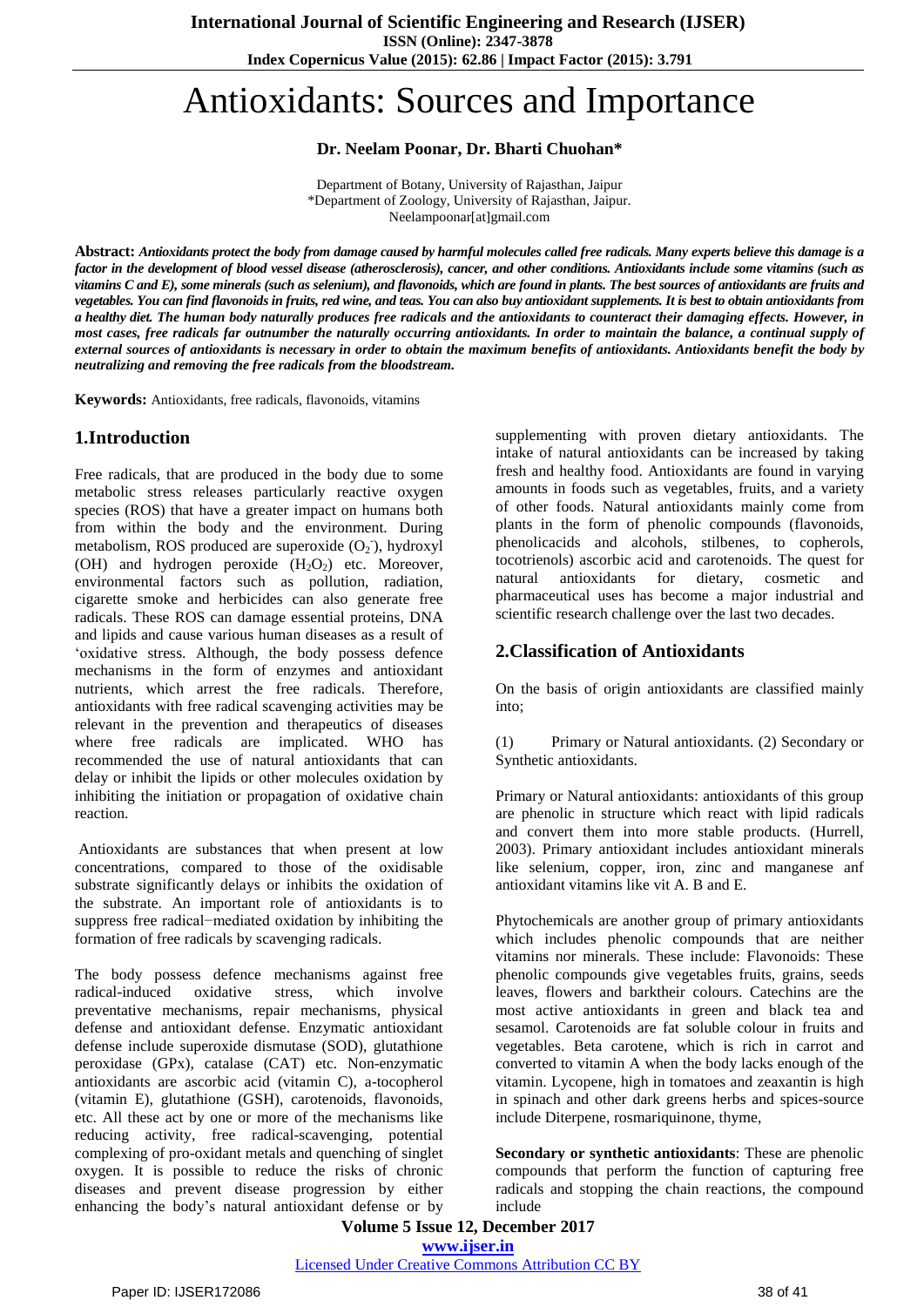- i. Butylated hydroxyl anisole (BHA).
- ii. Butylated hydroxyrotoluene (BHT).
- iii. Propyl gallate (PG) and metal chelating agent (EDTA).
- iv. Tertiary butyl hydroquinone (TBHQ).
- v. Nordihydro guaretic acid (NDGA). (Hurrell, 2003)

Antioxidants can be also catogerised on the basis of their solubility: **Lipid-soluble antioxidants and water-soluble antioxidants.** Lipid-soluble antioxidants are the ones that protect your cell membranes from lipid peroxidation. They are mostly located in your cell membranes. Some examples of lipid-soluble antioxidants are vitamins A and E, carotenoids, and lipoic acid.

Water-soluble antioxidants are found in aqueous fluids, like blood and the fluids within and around cells (cytosol or cytoplasmic matrix). Some examples of water-soluble antioxidants are vitamin C, polyphenols, and glutathione.

Antioxidants can also be categorized as enzymatic and non-enzymatic antioxidants. **Enzymatic antioxidants** remove dangerous oxidative products by converting them into hydrogen peroxide, then into water by enzymatic degradation. Enzymatic antioxidants cannot be found in supplements, they are produced in your body. The main enzymatic antioxidants in your body are:**Superoxide dismutase (SOD), Catalase (CAT)**, **Glutathione peroxidase** and **glutathione reductase.**

**Non-enzymatic antioxidants** benefit you by *interrupting free radical chain reactions*. Some examples are carotenoids, [vitamin](http://articles.mercola.com/sites/articles/archive/2009/09/24/IV-Vitamin-C-Used-to-Recover-Terminal-Swine-Flu-Case.aspx) C, vitamin E, plant polyphenols, and glutathione (GSH). Most antioxidants found in supplements and foods are non-enzymatic, and they provide support to enzymatic antioxidants by doing a "first sweep" and disarming the free radicals. This helps prevent enzymatic antioxidants from being depleted.

### **3.Sources of Antioxidants**

Antioxidants and free radicals are present inside of our body, some antioxidants are made from the body itself, while others we consume from our diet by eating high antioxidant foods that are known as **[anti-inflammatory](https://draxe.com/anti-inflammatory-foods/) [foods](https://draxe.com/anti-inflammatory-foods/)**.

Antioxidants include dozens of food-based substances such as **[carotenoids](https://draxe.com/carotenoids/)** like beta-carotene, **[lycopene](https://draxe.com/lycopene/)** and vitamin C. These are several examples of antioxidants that inhibit oxidation, or reactions promoted by oxygen, peroxides and/or free radicalsthe overall health benefits which we gain from intake of antioxidants includes slower signs of aging, reduced cancer risk, detoxification, longer life span, protection against heart disease and stroke, less risk for cognitive problems such as dementia, reduced risk for vision loss or disorders like macular degeneration and **[cataracts](https://draxe.com/cataract-symptoms/)**.

**a) Glutathione: [Glutathione](https://draxe.com/glutathione/)** is considered the body's most important antioxidant because it's found *within* the cells and helps boost activities of other antioxidants or vitamins. Glutathione is a peptide consisting of three key

amino acids that plays several vital roles in the body, including helping with protein use, creation of enzymes, detoxification, digestion of fats and destruction of cancer cells.

**b) Quercetin:** Derived naturally from foods like berries and leafy greens. Most studies have found little to no side effects in people eating nutrient-dense diets high in quercetin or taking supplements by mouth short term.

Amounts up to 500 milligrams taken twice daily for 12 weeks appear to be very safe for helping manage a number of inflammatory health problems, including heart disease and blood vessel problems, allergies, infections, chronic fatigue, and symptoms related to autoimmune disorders like arthritis.

**c) Lutein: [Lutein](https://draxe.com/lutein/)** has benefits for the eyes, skin, arteries, heart and immune system, although food sources seem to be generally more effective and safer than supplements. Some evidence shows that people who obtain more lutein from their diets experience lower rates of breast, colon, cervical and lung cancers.

**d) Vitamin C:** Known for improving immunity, vitamin C helps protect against colds, the flu, and potentially cancer, skin and eye problems.

**e) Resveratrol: [Resveratrol](https://draxe.com/all-about-resveratrol/)** is an active ingredient found in cocoa, red grapes, and dark berries, such as blueberries, mulberries and bilberries. It's a polyphonic **[bioflavonoid](https://draxe.com/bioflavonoids/)** antioxidant that's produced by these plants as a response to stress, injury and fungal infection, helping protect the heart, arteries and more.

**f) Astaxanthin: [Astaxanthin](https://draxe.com/astaxanthin-benefits/)** is found in wild-caught salmon and krill and has benefits like reducing age spots, boosting energy levels, supporting joint health and preventing symptoms of ADHD.

**g) Selenium**: **[Selenium](https://draxe.com/selenium-benefits/)** is a trace mineral found naturally in the soil that also appears in certain foods, and there are even small amounts in water. It supports the adrenal and thyroid glands and helps protect cognition. It may also fight off viruses, defend against heart disease and slow down symptoms correlated with other serious conditions like asthma.

**h) Lavender Essential Oil**: **[Lavender](https://draxe.com/lavender-oil-benefits/) oil** reduces inflammation and helps the body in many ways, such as producing important antioxidant enzymes – especially glutathione, catalase and superoxide dismutase.

**i) Chlorophyll**: **[Chlorophyll](https://draxe.com/chlorophyll-benefits/)** is very helpful for detoxification and linked to natural cancer prevention, blocking carcinogenic effects within the body, and protecting DNA from damage caused by toxins or stress. It's found in things like spirulina, leafy green veggies, certain powdered green juices and blue-green algae.

**Volume 5 Issue 12, December 2017 <www.ijser.in>** [Licensed Under Creative Commons Attribution CC BY](http://creativecommons.org/licenses/by/4.0/)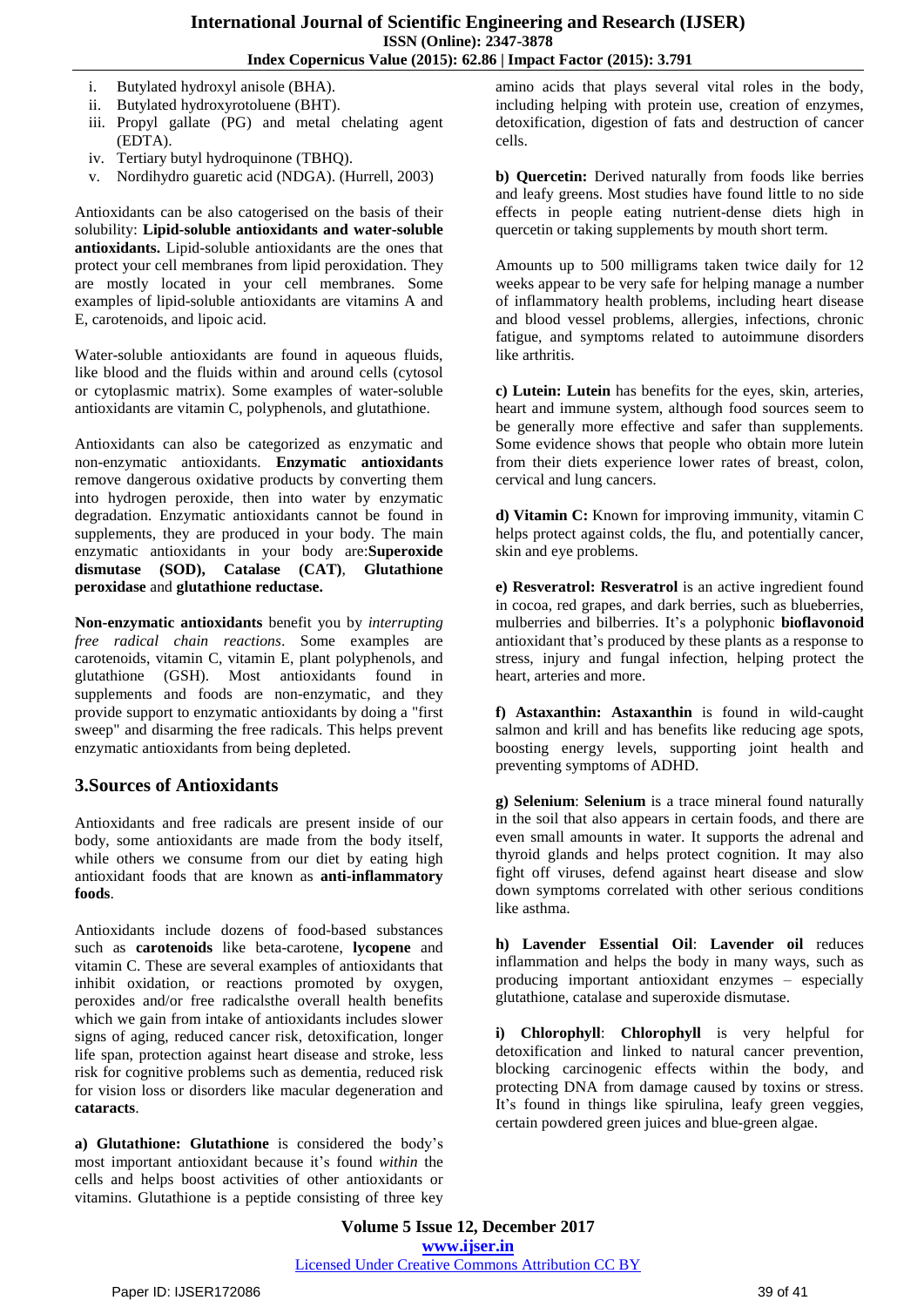### **4.Health Benefits of Antioxidant Foods**

a) **Slow the Effects of Aging by Reducing Free Radical Damage:** As described above, the single most important benefit of antioxidants is counteracting free radicals found inside every human body, which are very destructive to things like tissue and cells. Free radicals are responsible for contributing to many health issues and have connections to such diseases as cancer and premature aging of the skin or eyes.

b) **Protect Vision and the Eyes:** The antioxidants vitamin C, [vitamin](https://draxe.com/vitamin-e-benefits/) E and beta-carotene have all been shown to have positive effects on preventing macular [degeneration,](https://draxe.com/macular-degeneration-symptoms/) or age-related vision loss/blindness. Many foods that provide these nutrients also supply antioxidants called lutein and zeaxanthin, nicknamed the eye [vitamins,](https://draxe.com/eye-vitamins/) and found in brightly colored foods like fruits and vegetables — especially leafy greens and types that are deep orange or yellow. There are more than 600 different types of carotenoids found in nature, but only about 20 make their way into the eyes. Based on concentrations of things like lutein and other carotenoids, examples of antioxidant foods that protect vision include spinach, kale, berries, broccoli and even egg yolks. Research shows that high-lutein sources like spinach are proven to help decrease eye related degeneration and improve visual acuity. Similarly, flavonoid antioxidants found in berries, such as bilberries or grapes (also a great source of the antioxidant resveratrol), may be especially beneficial at supporting vision into older age.

**c) Reduce the Effects of Aging on the Skin**: Perhaps most noticeably, free radicals speed up the aging process when it comes to the appearance and health of skin. Antioxidants may help combat this damage, especially from eating sources high in vitamin C, beta-carotene and other antioxidants. Vitamin A and C have been connected to a decrease in the appearance of wrinkles and skin dryness. Vitamin C, specifically, is a powerful antioxidant that can help reduce the effect of oxidative damage caused by pollution, stress or poor diet. **[Vitamin](https://draxe.com/vitamin-a/) A** deficiency has also been linked to skin dryness, scaling and follicular thickening of the skin.

**d) Help Prevent Stroke and Heart Disease**: Since antioxidants help prevent damage of tissues and cells caused by free radicals, they're needed to protect against **heart [disease](https://draxe.com/coronary-heart-disease/)** and stroke. At this point, the data does not show that all antioxidants are effective in protecting against heart disease, but some, such as vitamin C, do seem to be.

The *American Journal of Clinical Nutrition* featured a study that found those with **high levels of [vitamin](https://draxe.com/vitamin-c-foods/) C** in their blood had almost a 50 percent decreased risk of stroke. Countless studies also have found that people who consume highly plant-based diets — loaded with things like fresh veggies, herbs, spices and fruit — have a better chance of living longer and healthier lives with less heart disease.

The Department of Preventive Medicine & Public Health at University of Navarra states, "Fruits and vegetables are dietary sources of natural antioxidants and it is generally accepted that antioxidants in these foods are key in explaining the inverse association between fruits and vegetables intake and the risk of developing a cardiovascular event or having elevated levels of cardiovascular risk factors." However, when it comes to heart health, certain studies have found that using vitamin  $E$  or beta-carotene supplements should be "actively" discouraged" because of the increase in the risk of heartrelated mortality.

**e) May Help Decrease Risk of Cancer**: Studies have found that high intakes of vitamin A, vitamin C and other antioxidants could help prevent or **treat [several](https://draxe.com/10-natural-cancer-treatments-hidden-cures/) forms of [cancer.](https://draxe.com/10-natural-cancer-treatments-hidden-cures/) Antioxidants have the capability** to control malignant cells in the body and cause cell cycle arrest and apoptosis (destruction) of cancer cells. Retinoic acid, derived from vitamin A, is one chemical that plays important roles in cell development and differentiation as well as cancer treatment.

Lung, prostate, breast, ovarian, bladder, oral and skin cancers have been demonstrated to be suppressed by retinoic acid. Another study collected numerous references demonstrating the findings of retinoic acid in protection against melanoma, hepatoma, lung cancer, breast cancer and prostate cancer. However, there's evidence indicating that the benefits of chemicals like retinoic acid are safest when obtained from food naturally, rather than supplements.

**f) Can Help Prevent Cognitive Decline, Such as Dementia or Alzheimer's Disease** Oxidative stress is believed to play a central role in the pathogenesis of neurodegenerative diseases, but a nutrient-dense diet seems to lower one's risk. The *Journal of the American Medical Association of Neurology* reports that higher intake of foods rich in antioxidants, such as vitamin C and vitamin E, may modestly reduce long-term risk of **[dementia](https://draxe.com/dementia/)** and **[Alzheimer's](https://draxe.com/alzheimers-natural-treatment/)**.

### **5.Conclusion**

Research findings revealed that antioxidants inhibit oxidation in the body, also called free radical damage, which is tied to stress. Many studies have found that people eating plant-based diets high in antioxidants, such as the **[Mediterranean](https://draxe.com/mediterranean-diet/) diet**, have better protection over cognition. We get most antioxidants from our diets, which help counteract effects of an unhealthy lifestyle, such as accelerated aging, damaged or mutated cells, broken-down tissue within the skin or eyes, the activation of harmful genes within DNA, and low immunity. Some noteworthy high antioxidant foods, herbs and supplements include leafy green veggies, artichokes, cocoa, wild berries, green tea, cinnamon, clove, sea vegetables like kelp, spirulina, quercetin or lutein supplements, and essential oils like lavender and frankincense.

**Volume 5 Issue 12, December 2017 <www.ijser.in>** [Licensed Under Creative Commons Attribution CC BY](http://creativecommons.org/licenses/by/4.0/)